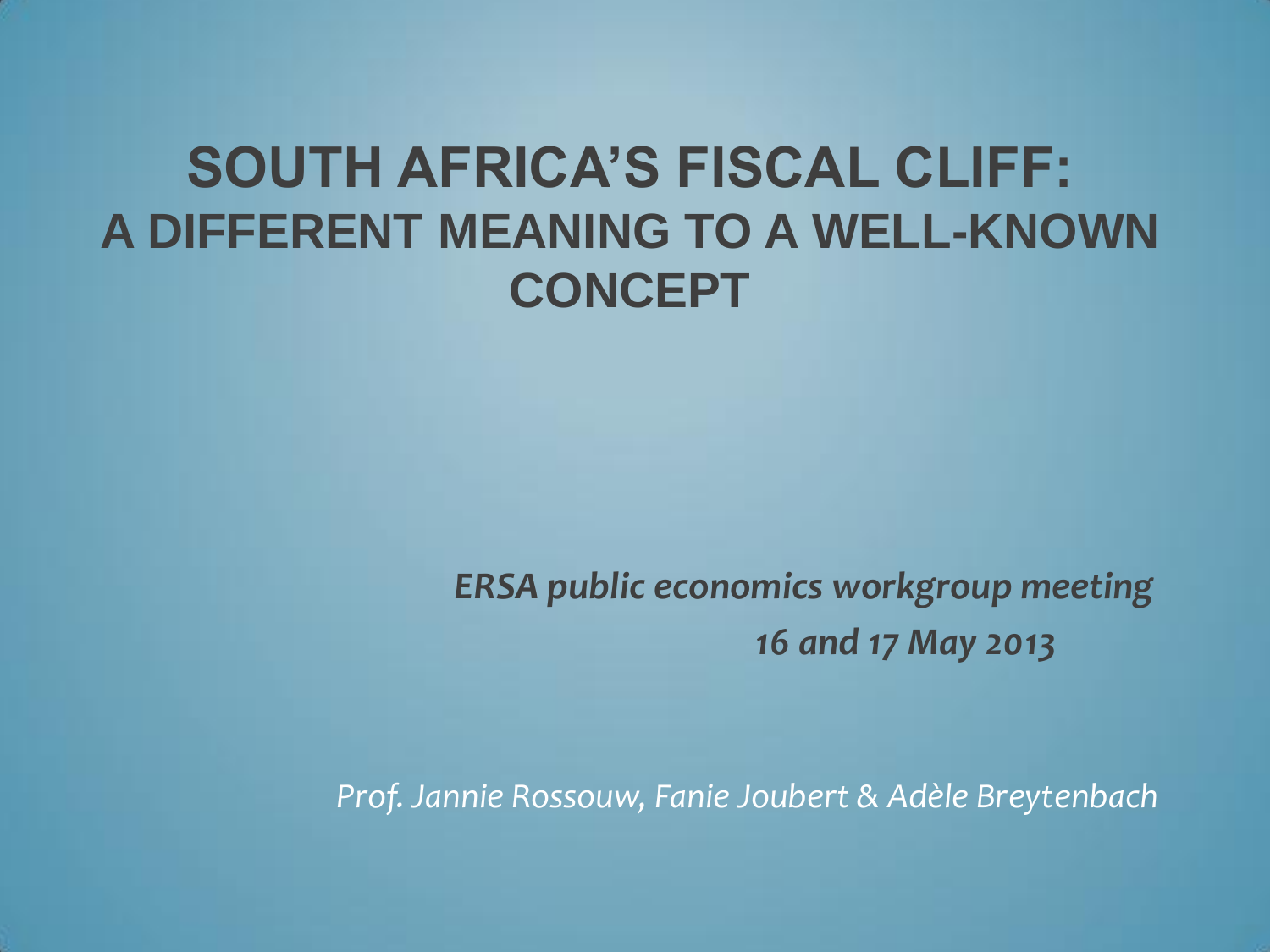## **INTRODUCTORY SUMMARY**

- *The paper analyses some aspects of the South African government's income and expenditure in the 2012/13-fiscal year and expenditure trends since 2008.*
- *The analysis of tax revenue shows that a relatively small number of individuals pay personal tax owing to the income tax threshold of R 67 111 per annum.*
- *Value added tax (VAT) is paid by all consumers.*
- *Government spending on social assistance has been increasing over time as a percentage of total government income.*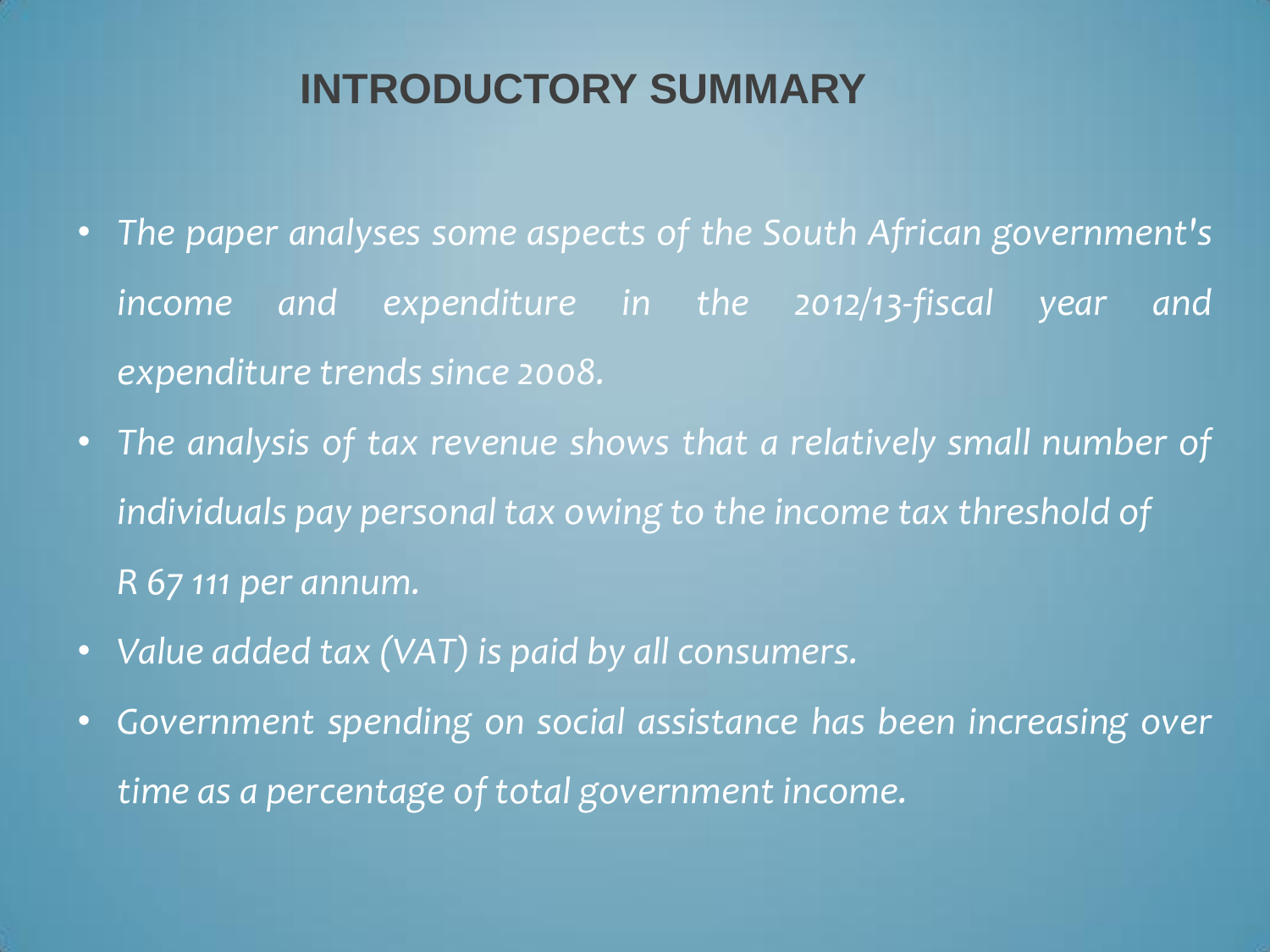## **INTRODUCTORY SUMMARY**

- *At the same time the government's compensation account increased steeply.*
- *Government income is examined to determine:*
	- *what the expected growth over the next few years will be; and*
	- *to what extent it can be structurally increased once off.*
- *Social assistance payments and government compensation are at a level where any further real increases are unsustainable and unaffordable.*
- *South Africa faces a fiscal cliff in the long run if current expenditure trends continue.*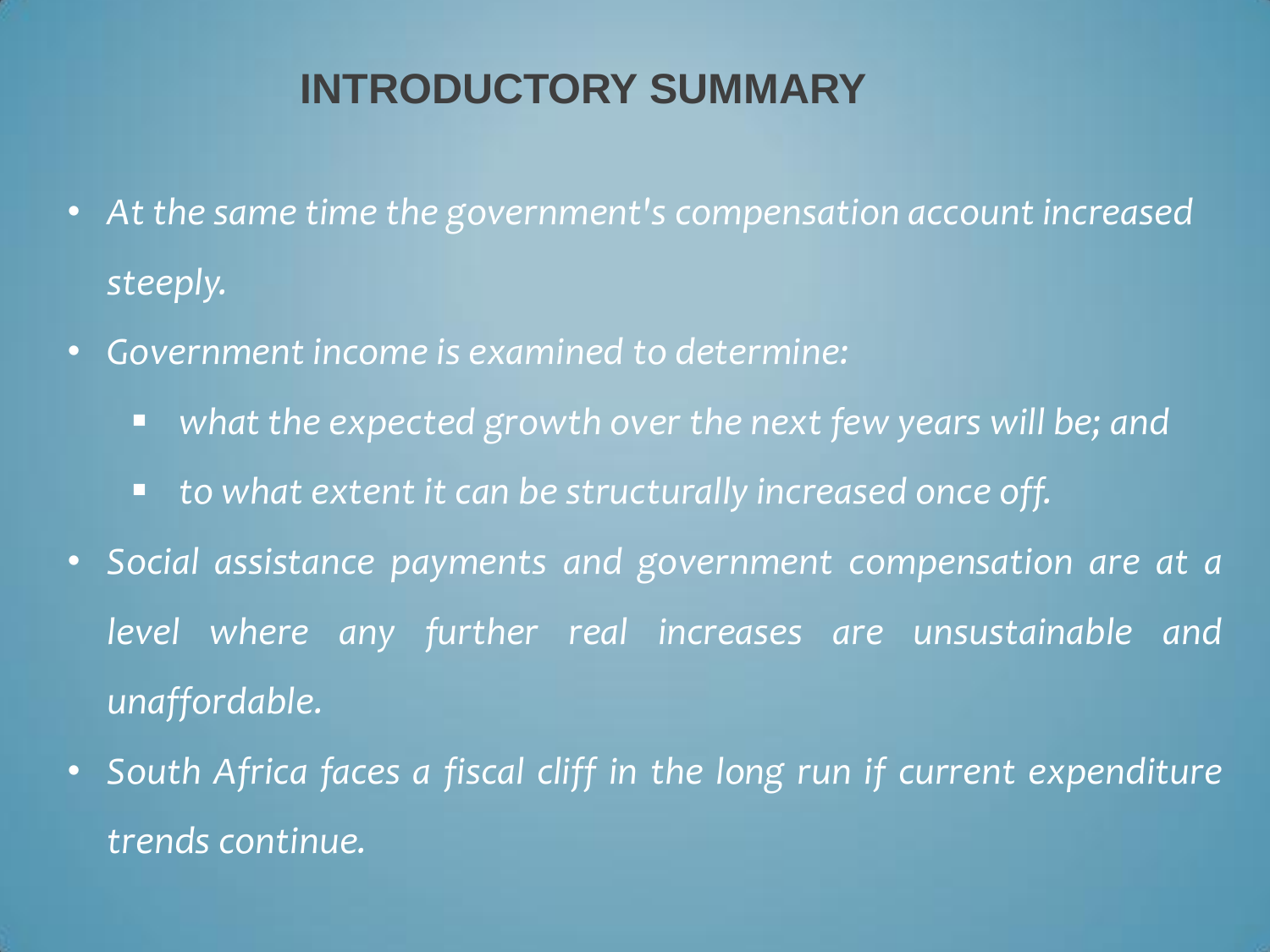## **SOCIAL EXPENDITURE**

- *The South African government budgeted approximately R112,0 billion in the 2012/13 fiscal year to spend on social development and assistance.*
- *It amounts to some 11,5 percent of total government spending.*
- *Social expenditure is divided into five subcategories, namely*
	- *administration;*
	- *social assistance;*
	- *social protection policy;*
	- *welfare; and*
	- *integrated service delivery.*
- *The main expenditure is, however, social assistance, which amounts to R104,9 billion.*
- *The range of grants per category is analysed in Tabel 1 below.*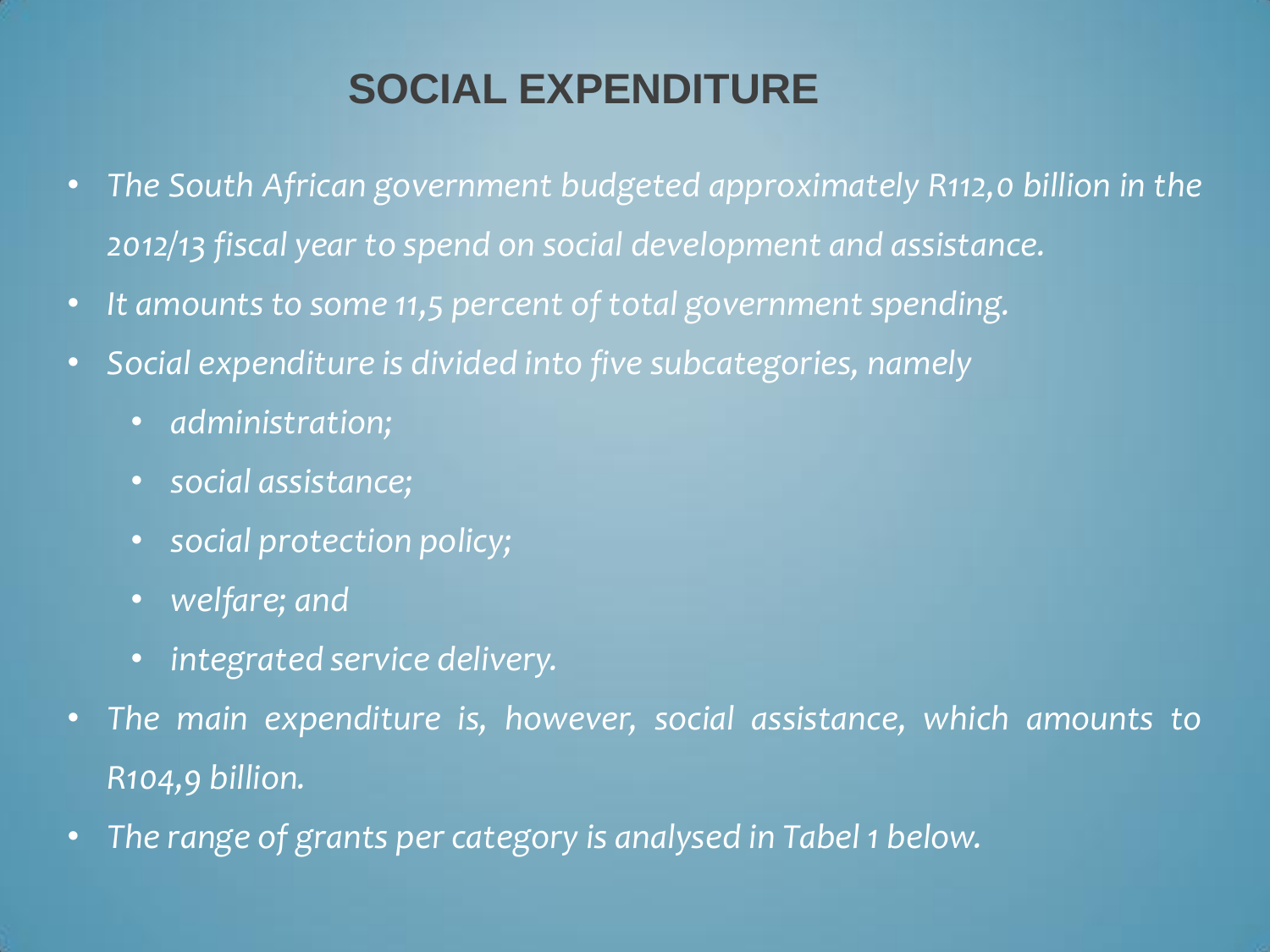#### **TABLE 1: SOCIAL GRANT: AMOUNT AND EXPENDITURE PER PROGRAMME: 2012/13**

| $\mathbf{A}$         | B             | C                                  | D                    | E                    |
|----------------------|---------------|------------------------------------|----------------------|----------------------|
| <b>Category</b>      | <b>Amount</b> | <b>Total</b><br><b>Expenditure</b> | <b>Cost per item</b> | <b>Cost per item</b> |
|                      | 2012/13       | 2012/13                            | Annually*            | Monthly**            |
|                      |               | $(R \text{ mil.})$                 | R                    | R                    |
| Old age              | 2 700 000     | 39 323.1                           | 14 5 64.1            | 1 213.7              |
| War veterans         | 703           | 12.9                               | 18 349.9             | 1 529.2              |
| <b>Disability</b>    | 1 200 000     | 19 152.4                           | 15 960.3             | 1 330.0              |
| <b>Foster care</b>   | 671 307       | 5 9 5 1 . 8                        | 8 8 6 6 . 0          | 738.8                |
| Care dependency      | 133 915       | 1856.9                             | 13 866.3             | 1 1 5 5 . 5          |
| <b>Child support</b> | 11 300 000    | 38 237.3                           | 3 3 8 3 . 8          | 282.0                |
| Grant-in-aid         | 71 134        | 188.1                              | 2 644.3              | 220.4                |
| Social relief        | n/b           | 165.3                              | n/b                  | n/b                  |
| <b>Total</b>         | 16 077 059    | 104 887.8                          | 6 5 24.1             | 543.7                |

**Source**: Estimates of National Expenditure 2012, 415 en 421 and own calculations, as in Joubert en Rossouw 2013 \*(column C x 1000000) / column B)

\*\*(column D/12)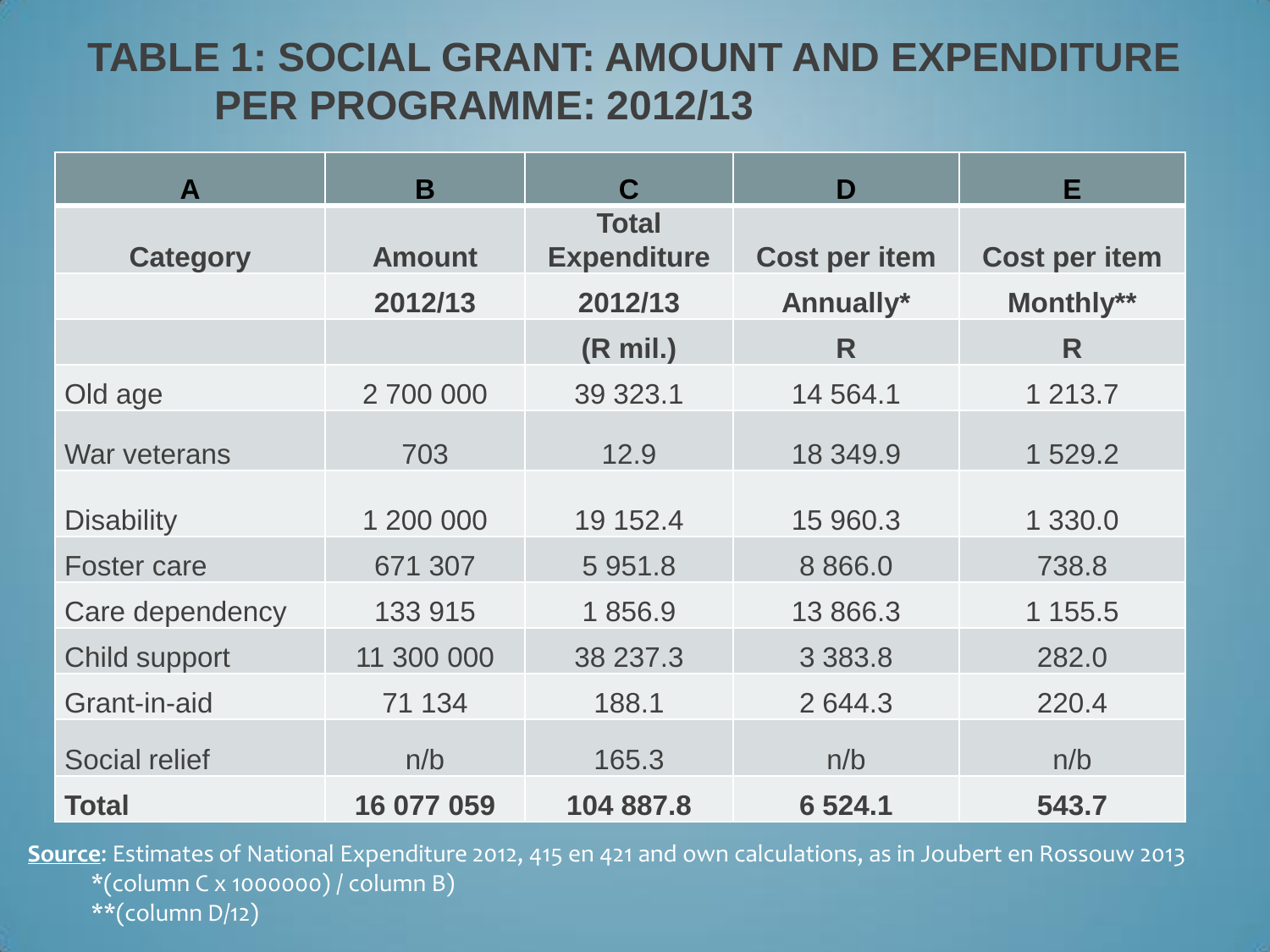#### **COMPENSATION ACCOUNT OF THE SOUTH AFRICAN GOVERNMENT**

- *Between 2008 and 2012 total employment in public service (central and provincial governments) increased by 13,0 per cent.*
- *Employment grew by 9,2 per cent for central government and 14,6 per cent for provincial governments over this period.*
- *Public service compensation grew by 76,1 per cent from 31 March 2008 to 31 March 2012 (15,2 per cent per annum).*
- *The central government's compensation account increased by 13,4 per cent per annum over this period, while the provincial governements' compensation accounts rose by 16,0 per cent per annum.*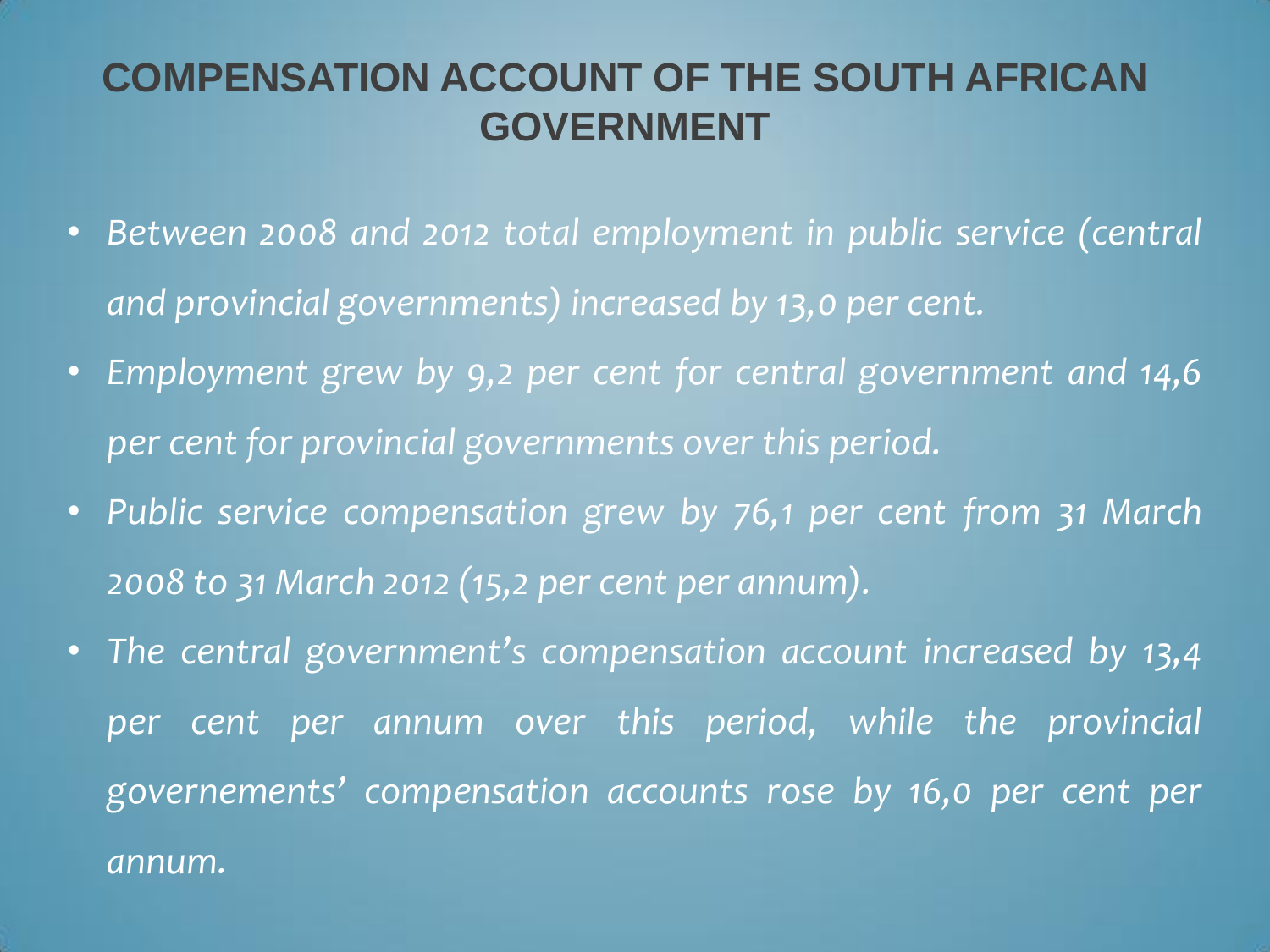### **TABLE 2: PUBLIC SERVICE EMPLOYMENT, 31 MARCH 2008 TO 31 MARCH 2012**

|            | <b>Central</b><br>government | <b>Provincial</b><br>government | <b>Total</b> |
|------------|------------------------------|---------------------------------|--------------|
| 31/03/2008 | 405 805                      | 938 173                         | 1 343 978    |
| 31/03/2009 | 418879                       | 967 740                         | 1 386 619    |
| 31/03/2010 | 410 051                      | 1 006 793                       | 1416844      |
| 31/03/2011 | 427 281                      | 1 047 990                       | 1 475 271    |
| 31/03/2012 | 443 199                      | 1 075 515                       | 1 518 714    |

**Sources**: Breytenbach and Rossouw, 2013, SA Reserwebank, Statistics SA [S.a.]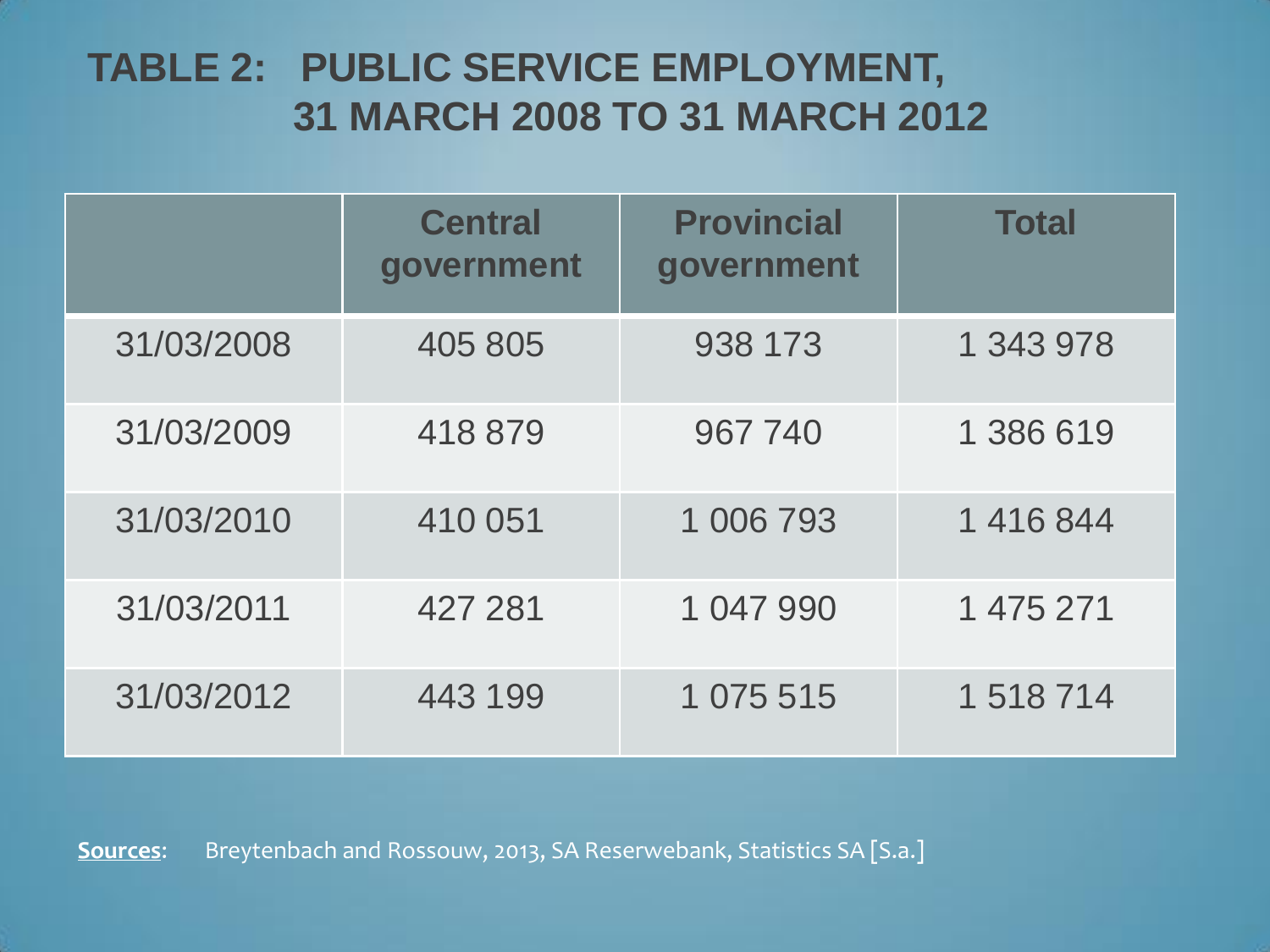### **TABLE 3: PUBLIC SERVICE COMPENSATION, 31 MARCH 2008 TO 31 MARCH 2012**

|            | <b>Central</b><br>government | <b>Provincial</b><br>government | <b>Total</b>     |
|------------|------------------------------|---------------------------------|------------------|
|            | R billion                    | R billion                       | <b>R</b> billion |
| 31/03/2008 | 56,82                        | 120,57                          | 177,39           |
| 31/03/2009 | 64,61                        | 146,05                          | 210,66           |
| 31/03/2010 | 71,05                        | 171,51                          | 242,56           |
| 31/03/2011 | 80,90                        | 195,26                          | 276,16           |
| 31/03/2012 | 93,86                        | 218,56                          | 312,42           |

**Sources**: SA Reserwebank, Statistics SA [S.a.], own calculations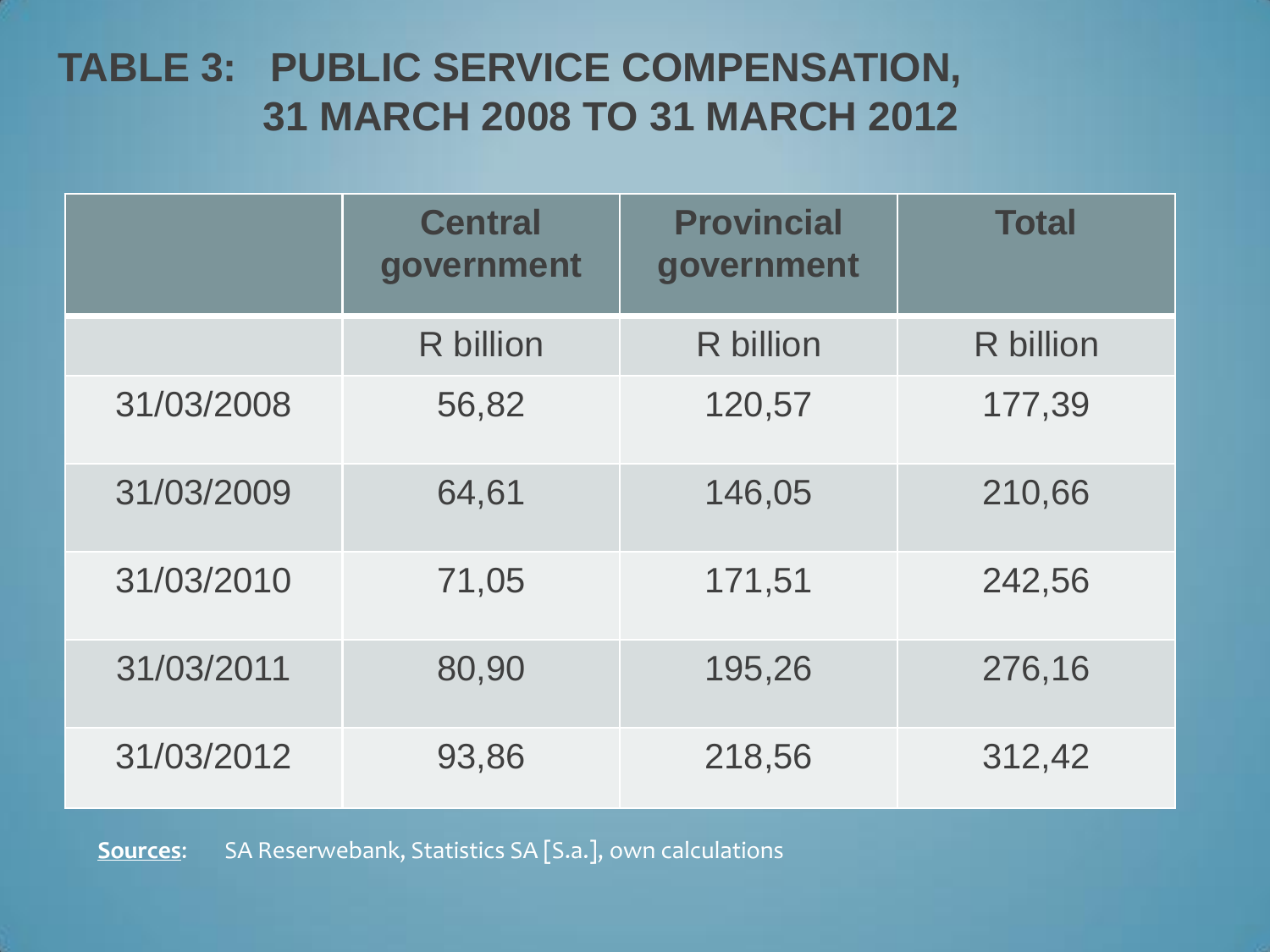#### **COMPENSATION ACCOUNT OF THE SOUTH AFRICAN GOVERNMENT**

*The analysis by Breytenbach and Rossouw 2013 shows that the increase in the government's compensation account is attributable to:*

- *inflation;*
- *structural changes in public service compensation and in particular larger compensation increases for senior personel;*
- *growth in public service employment on national and provincial levels; and*
- *increases in compensation due to notch increases, postlevel increases and promotions (and senior appointments from outside due to an expansion in the number of goverment departments).*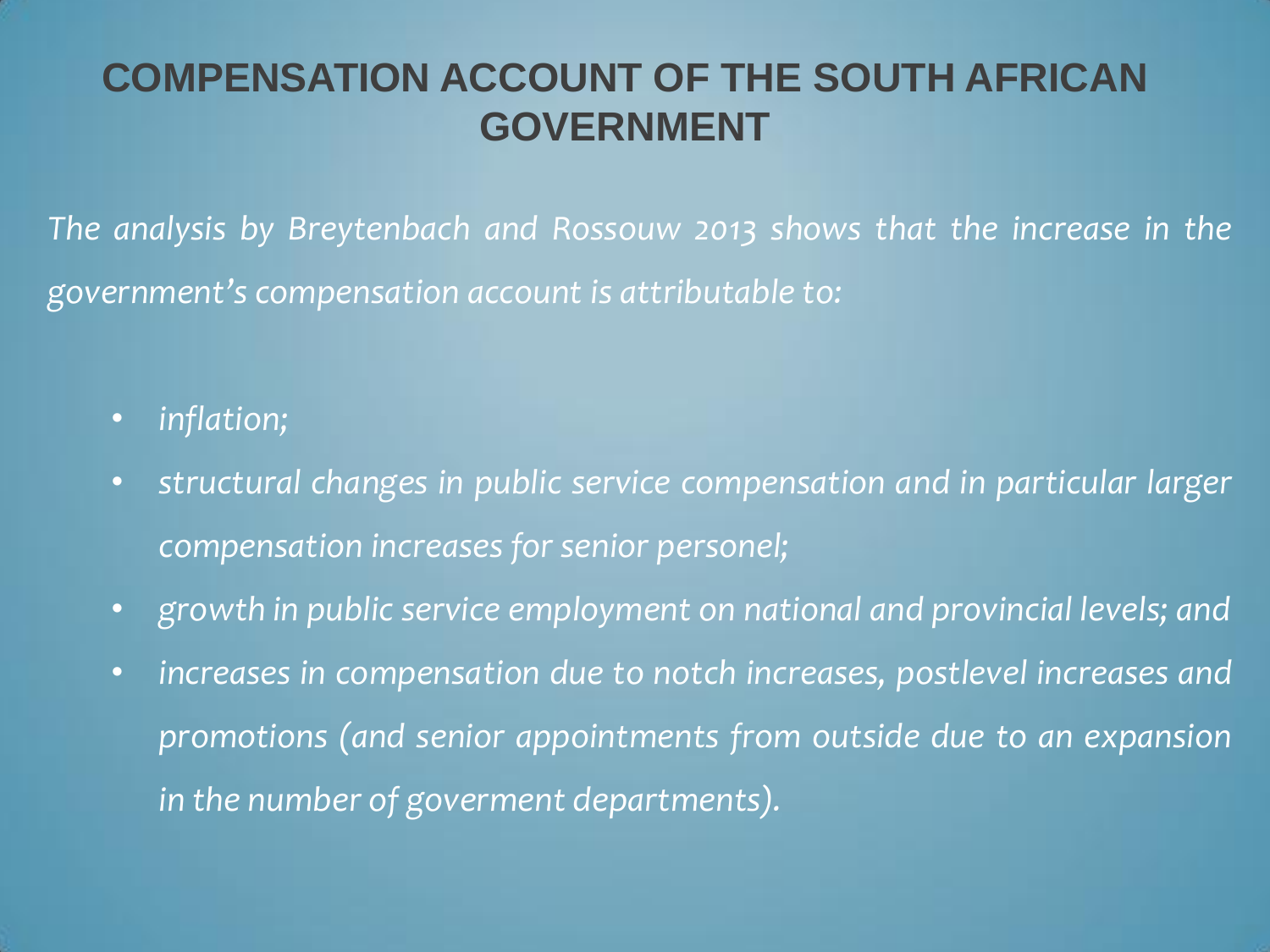### **TABLE 4: ANALYSIS OF SOCIAL EXPENDITURE AND GOVERNMENT COMPENSATION SINCE 2008**

|                                                           | <b>Social</b><br>expenditure | <b>Government</b><br>compensation | <b>Social expenditure and</b><br>government<br>compensation combined |
|-----------------------------------------------------------|------------------------------|-----------------------------------|----------------------------------------------------------------------|
|                                                           | (%)                          | (%)                               | (%)                                                                  |
| Total nominal growth:<br>2008* to 2012**                  | 48,3                         | 76,1                              | 68,2                                                                 |
| Average nominal growth per year                           | 9,6                          | 15,2                              | 13,6                                                                 |
| Average real growth per year                              | 3,7                          | 9,3                               | 7,7                                                                  |
| 2008-expenditure as percentage<br>of total income in 2008 | 12,6                         | 31,7                              | 44,3                                                                 |
| 2012-expenditure as percentage<br>of total income in 2012 | 14,2                         | 42,2                              | 56,4                                                                 |

\*2007/08 fiscal year \*\*2011/12 fiscal year

**Source**: Estimates of National Expenditure 2012:421-422 as used in Joubert and Rossouw 2013, Breytenbach and Rossouw 2013, SA Reserwebank, Statistics SA [S.a.], own calculations.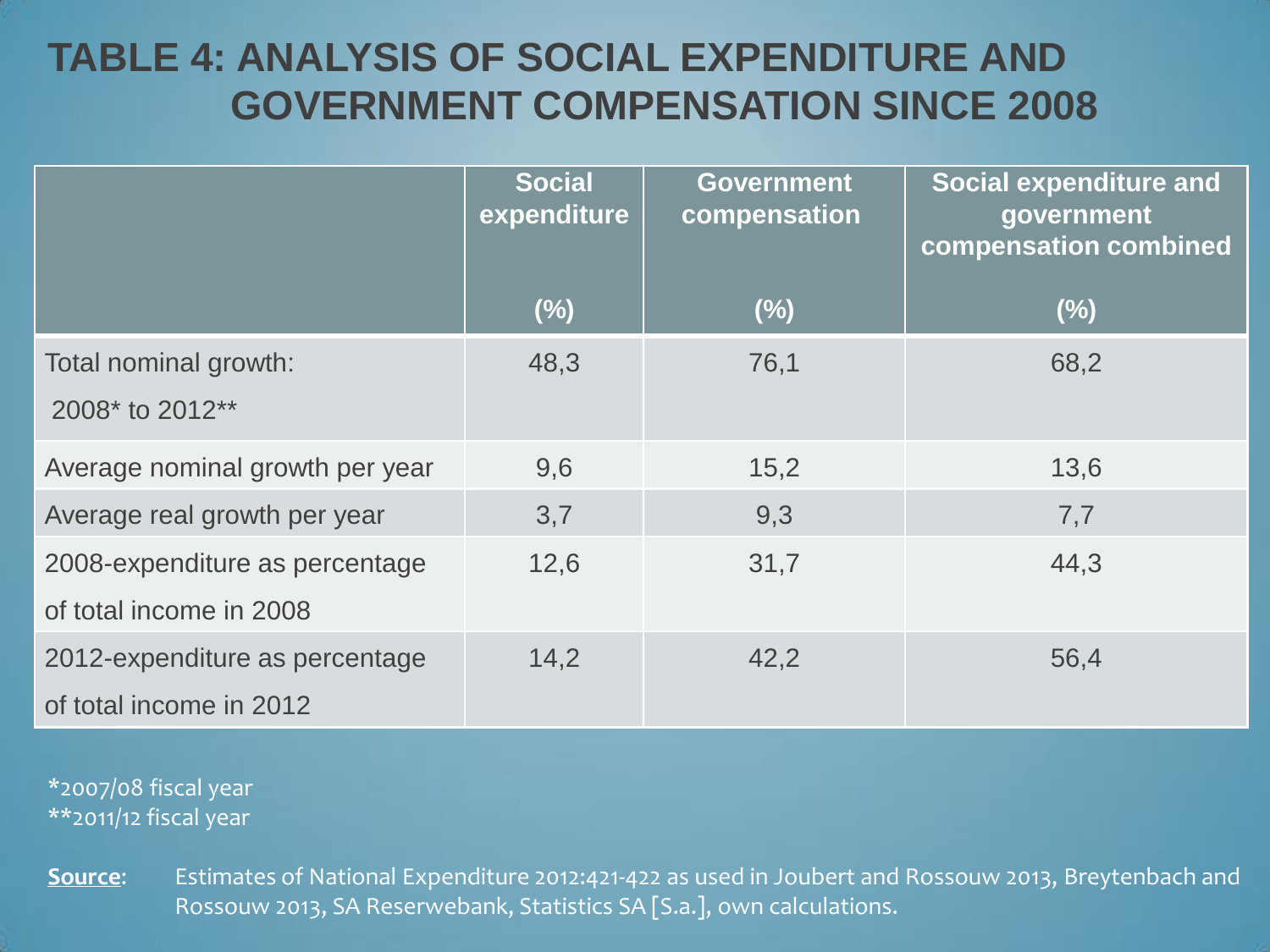#### **TABLE 5: GOVERNMENT INCOME BY INCOME SOURCE 2012/13 – FISCAL YEAR**

| Tax Revenue (Income source)                                                                                    | <b>Amount (R billion)</b> | $\frac{9}{6}$ |
|----------------------------------------------------------------------------------------------------------------|---------------------------|---------------|
| <b>Personal Income Tax</b>                                                                                     | 276,8                     | 34,0          |
| <b>Value Added Tax</b>                                                                                         | 215,5                     | 26,5          |
| Corporate Income Tax (Including secondary tax)                                                                 | 161,1                     | 19,8          |
| <b>Excise Duties*</b>                                                                                          | 30,5                      | 3,7           |
| <b>Fuel Levies</b>                                                                                             | 40,5                      | 5,0           |
| <b>Customs Duties</b>                                                                                          | 37,6                      | 4,6           |
| Other** (e.g. Dividend tax, estate tax, gift tax, etc.)                                                        | 52,1                      | 6,4           |
| Subtotal                                                                                                       | 814,1                     | 100,0         |
| Non-tax revenue                                                                                                | 14,5                      |               |
| Less: SACU-payments<br>n excise duties                                                                         | $-42,2$                   |               |
| Total ancing Item                                                                                              | 786,4                     |               |
| Budget Review 2013:150; Minister of Finance, Mr Pravin Gordhan's press conference, on 2 April 2013.<br>Source: |                           |               |

**Source**: *Budget Review* 2013:150; Minister of Finance, Mr Pravin Gordhan's press conference on 2 April 2013 in Pretoria regarding SARS's tax collection results for the 2012/13 fiscal year.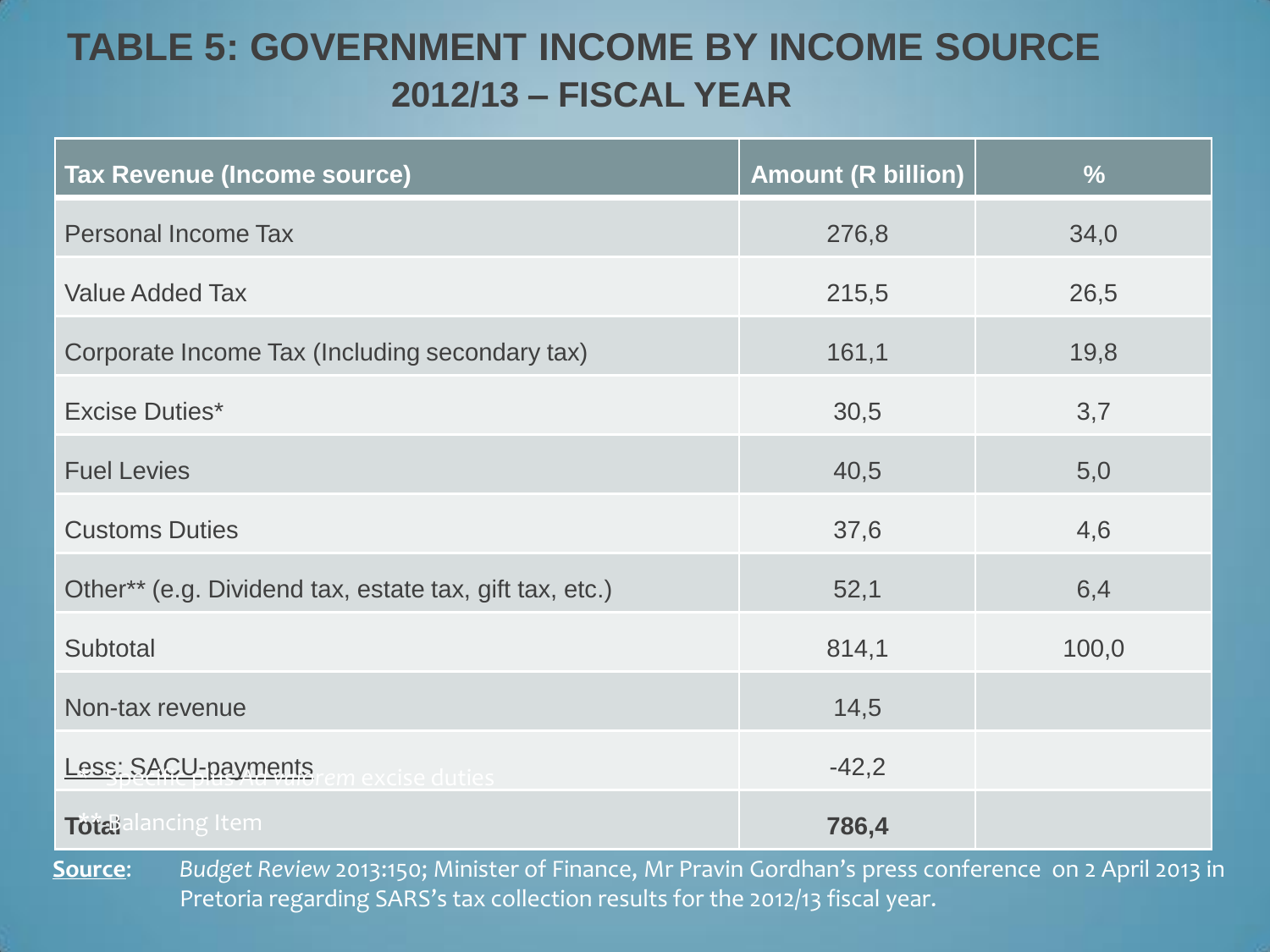#### **TABLE 6: ESTIMATE OF NUMBER OF INDIVIDUAL TAXPAYERS AND THEIR TAXABLE INCOME BY INCOME CATEGORY, 2012/13 – TAX YEAR**

| <b>Taxable category</b> | <b>Number</b><br><b>of</b><br><b>individuals</b><br>mil. | (%)    | <b>Taxable</b><br><b>Income</b><br>R bn | (%)    | <b>Tax</b><br>payable<br>R bn | (%)    |
|-------------------------|----------------------------------------------------------|--------|-----------------------------------------|--------|-------------------------------|--------|
| <b>Under R60 000</b>    | 4,9                                                      |        | 99,9                                    |        | 0,0                           |        |
| R60 001 tot R160 000    | 1,8                                                      | 29,0%  | 187,0                                   | 12,1%  | 12,6                          | 4,3%   |
| R160 001 tot R260 000   | 2,7                                                      | 43,9%  | 563,2                                   | 36,3%  | 78,4                          | 26,5%  |
| R260 001 tot R600 001   | 1,4                                                      | 22,6%  | 471,9                                   | 30,4%  | 94,6                          | 32,0%  |
| R600 001 tot R1 000 000 | 0,1                                                      | 2,8%   | 130,6                                   | 8,4%   | 38,4                          | 13,0%  |
| $>$ R1 000 001          | 0,1                                                      | 1,7%   | 198,8                                   | 12,8%  | 71,8                          | 24,3%  |
| <b>Total</b>            | 6,1                                                      | 100,0% | 1551,5                                  | 100,0% | 295,8                         | 100,0% |

**Source**: 2012 Budget Review, 50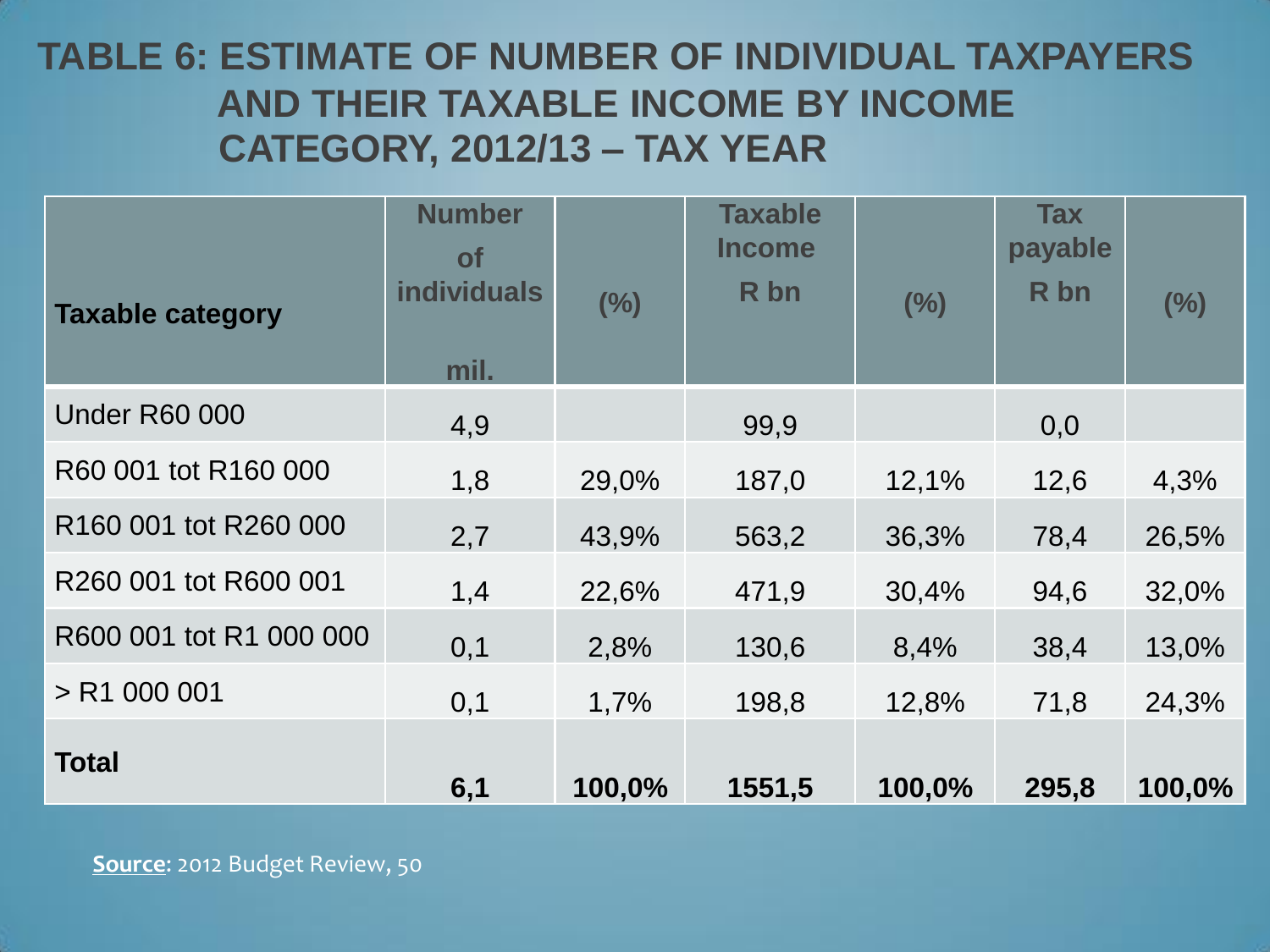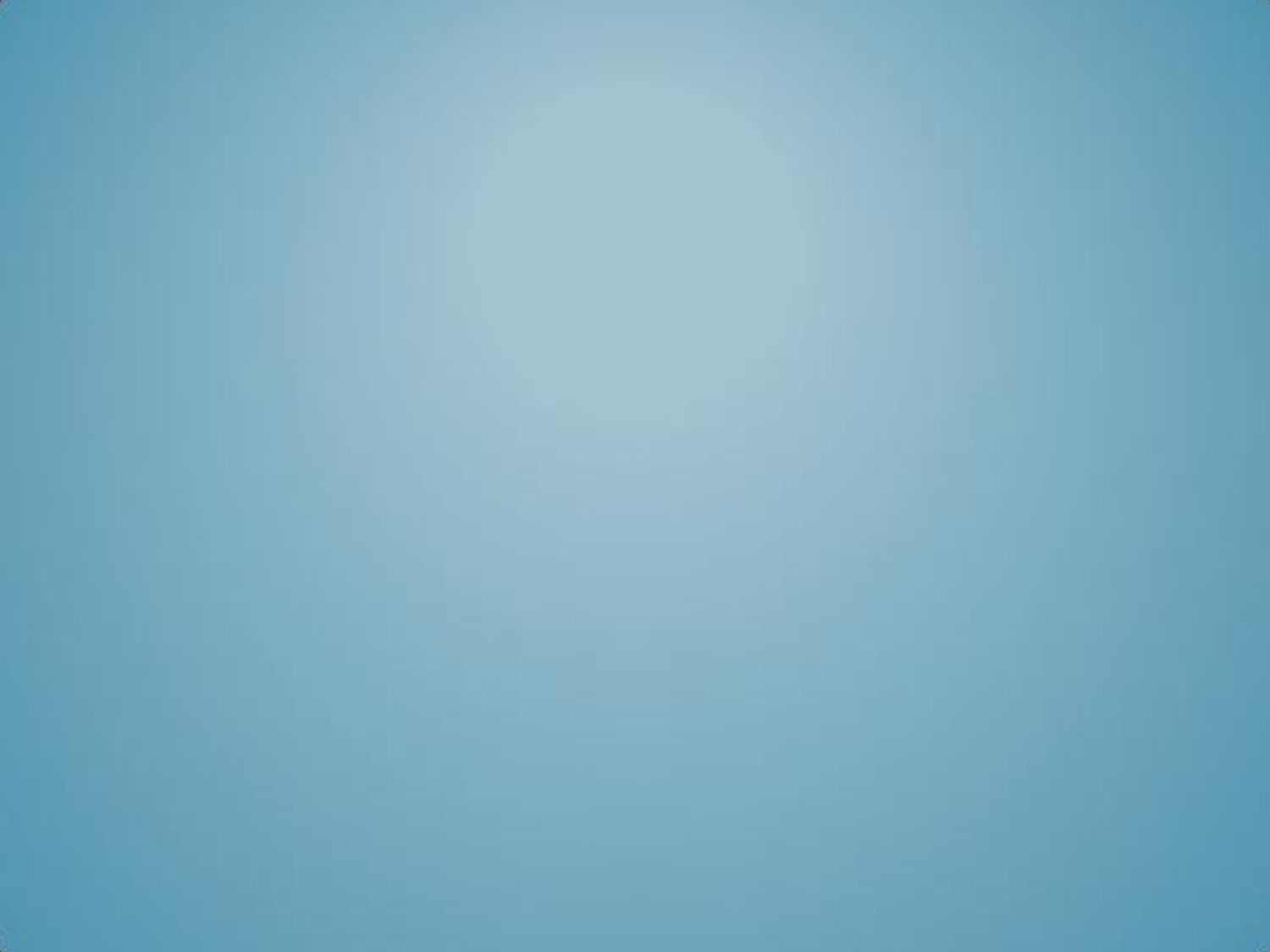### **PROPOSALS FOR SOLVING THE PROBLEM**

- *Personal income tax can structurally be increased by adding two additional marginal tax brackets.*
- *The two additional notches will subject 102 050 taxpayers (about 1,7 per cent of taxpayers) to higher personal income tax.*
- *According to available data (2011 Tax Statistics: 34) for 2010 the ratio of number of taxpayers in the taxable income brackets for R1 000 0001 - R2 000 000 and R2 000 001 +, is approximately 80:20 (i.e. 80 per cent between R1 000 0001 - R2 000 000 and 20 per cent for R 2 000 001 +).*
- *In this group, 50 per cent of the income tax are paid by people with a taxable income between R1 000 0001 - R2 000 000 and 50 per cent by those with a taxable income above R2 000 001.*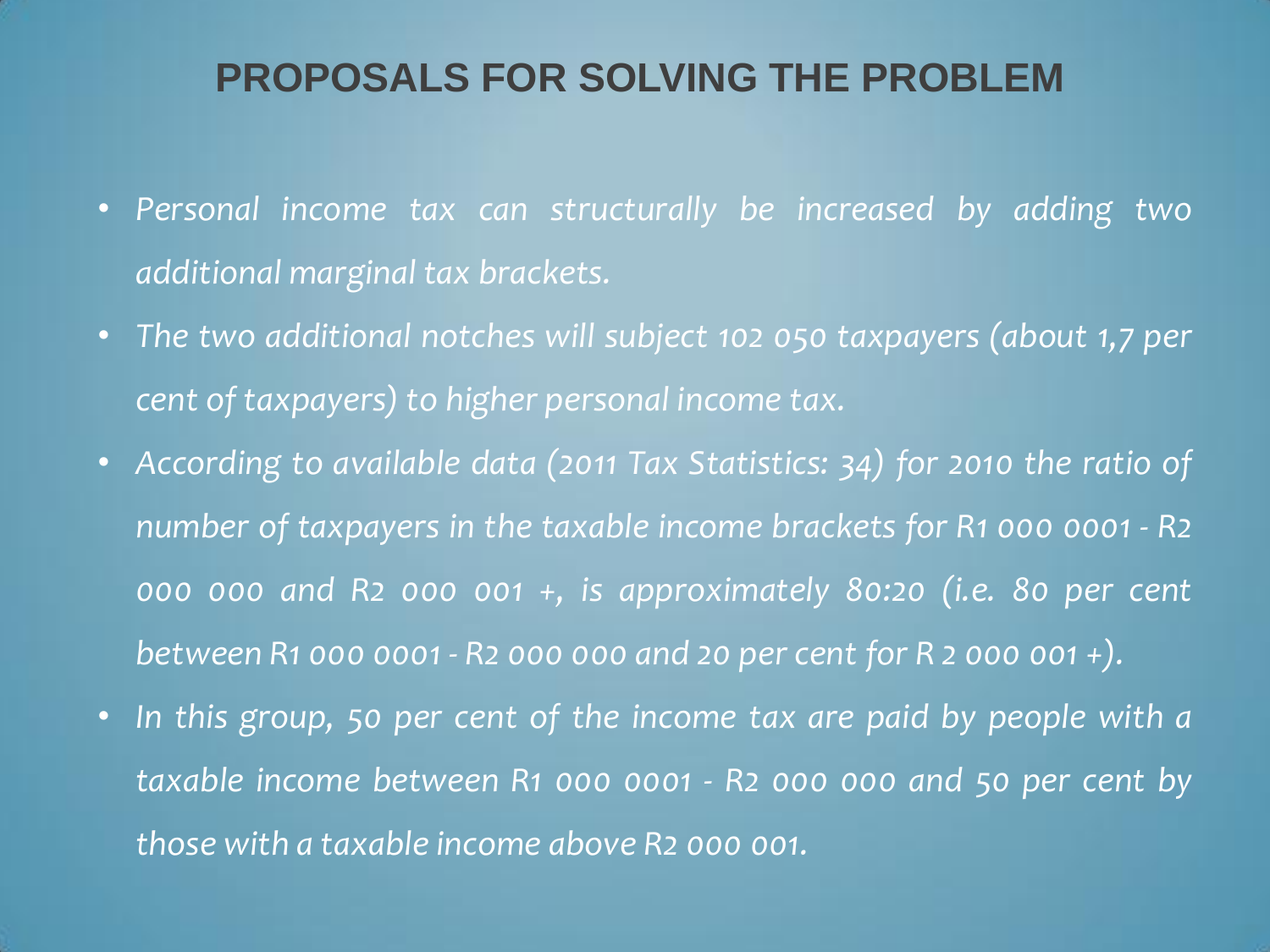#### **TABLE 7: MARGINAL TAX RATE STRUCTURE 2013/14 – TAX YEAR, WITH TWO PROPOSED EXTRA BRACKETS**

| Taxable Income (R)                                                                          | Rate of Tax (R)                                                            |  |  |
|---------------------------------------------------------------------------------------------|----------------------------------------------------------------------------|--|--|
| $0 - 165600$                                                                                | 18% of taxable income                                                      |  |  |
| $165601 - 258750$                                                                           | R29 808 + 25% of taxable income above R165 600                             |  |  |
| $258751 - 358110$                                                                           | R53 096 + 30% of taxable income above R258 750                             |  |  |
| $358111 - 500940$                                                                           | R82 904 + 35% of taxable income above R358 110                             |  |  |
| $500941 - 638600$                                                                           | R132 894 + 38% of taxable income above R500 940                            |  |  |
| 638 601 and above                                                                           | R185 205 + 40% of taxable income above R638 600                            |  |  |
| $1000001 - 2000000$                                                                         | R332 140 + 45% of taxable income above R 1000 000                          |  |  |
| 2 000 001 and above                                                                         | R782 140 + 50% of taxable income above R2 000 000                          |  |  |
| <b>Tax Rebates</b><br><b>Primary</b><br>R <sub>12</sub> 080<br>Secondary<br><b>Tertiary</b> | R6 750 (persons 65 and older)<br>R <sub>2</sub> 250 (persons 75 and older) |  |  |

**Source**: National Treasury, own calculations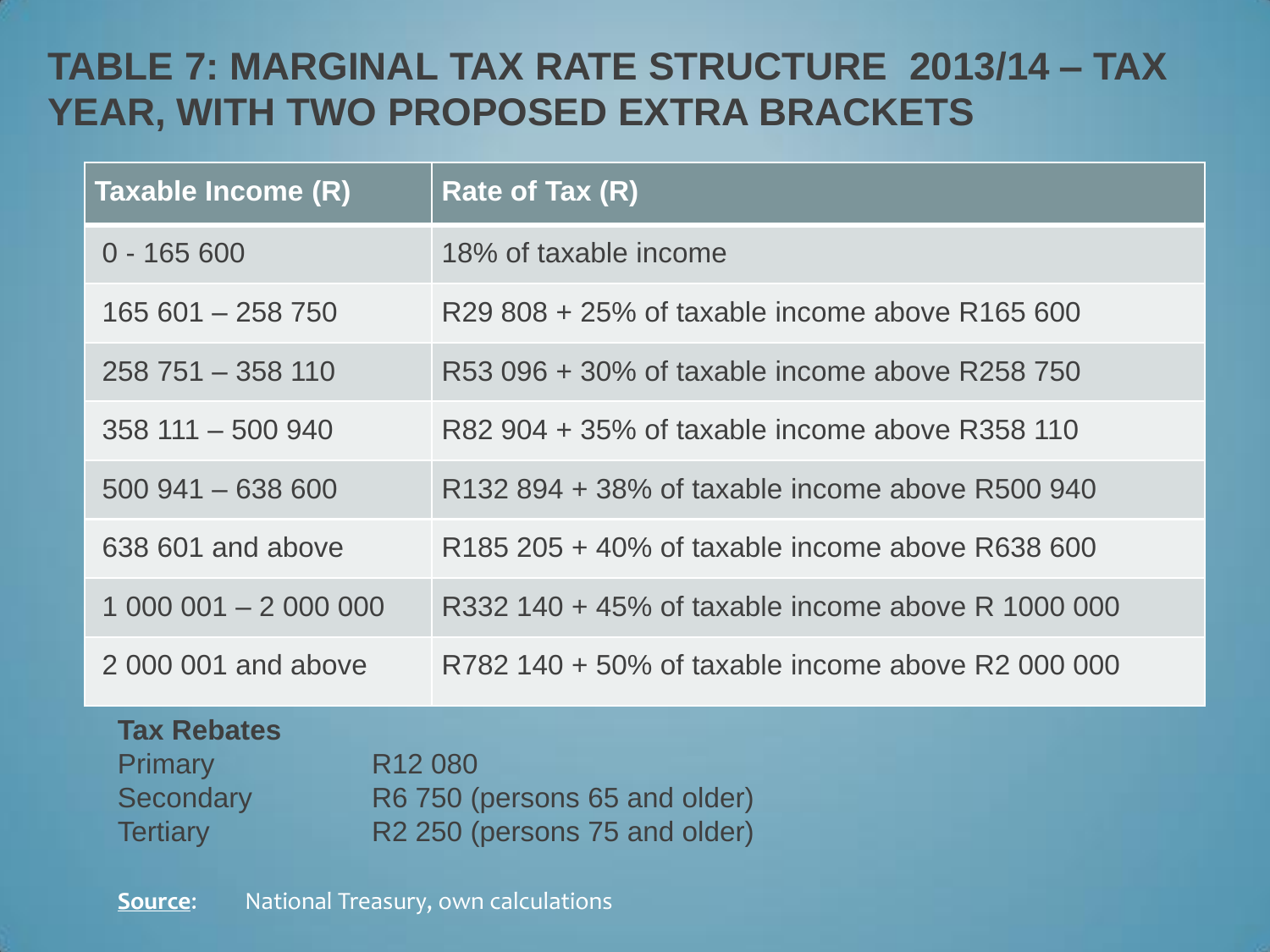#### **TABLE 8: ADDITIONAL REVENUE DUE TO THE ADJUSTED MARGINAL TAX RATE STRUCTURE**

| <b>Category</b>                                          | Taxable income,<br>R1 000 000 - 2 000 000    | Taxable income,<br>R <sub>2</sub> 000 001+      | <b>Total</b><br>(R billion) |
|----------------------------------------------------------|----------------------------------------------|-------------------------------------------------|-----------------------------|
| Estimated 2012/13 contribution<br>$(R \text{ bil.})$     | R35,9*                                       | R35,9*                                          | R71,8 <sup>*</sup>          |
| At 45%:<br>R1 000 000 -<br>2 000 000 (R bil.)            | $5/40 = 12,5%$<br>12,5% x R9,7**<br>$= R1,2$ | $5/40 = 12,5%$<br>12,5% x R8,2**<br>$= R1,0$    | R <sub>2</sub> ,2           |
| At 50%:<br>R <sub>2</sub> 000 001+<br>$(R \text{ bil.})$ | n/a                                          | $10/40 = 25,0%$<br>25,0% x R21,3***<br>$= R5,3$ | R <sub>5</sub> ,3           |
| Additional Income (R bil.)                               | R <sub>1</sub> ,2                            | R6,3                                            | R7,5                        |

\* Estimated contribution of taxpayers with taxable income > R1000 000 is R71, 8 bn. This is divided 50:50 between the two taxable income groups.

\*\* Amount paid by this group on taxable income more than R1000 000.

\*\*\* Amount paid by this group on taxable income more than R2000 000.

#### **Sources:** 2011 *Tax Statistics*, own calculations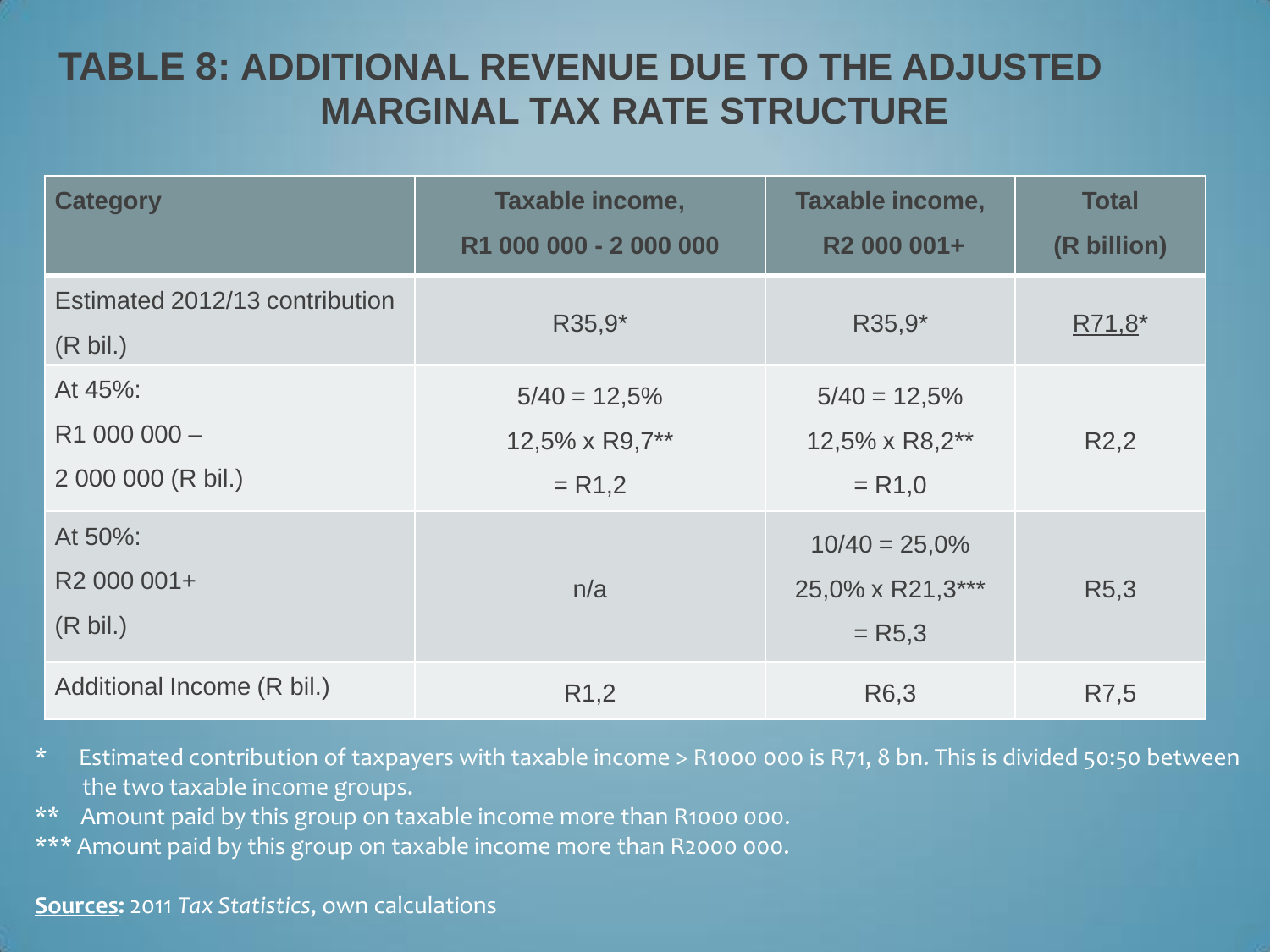#### **TABLE 9: ADJUSTED GOVERNMENT REVENUE BY REVENUE SOURCE, 2013/14**

| Revenue/income source                                                    | <b>Amount before</b><br>adjustment<br>(R billion) | <b>Proposed</b><br>adjustments                     | <b>Additional</b><br><b>Income</b> | <b>Amount after</b><br>adjustment<br>(R billion) |
|--------------------------------------------------------------------------|---------------------------------------------------|----------------------------------------------------|------------------------------------|--------------------------------------------------|
| Personal income tax                                                      | 276,8                                             | Marginal rate<br>adjustments                       | 7,5                                | 284,3                                            |
| Value-added tax (VAT)                                                    | 215,5                                             | Rate after 15%                                     | 15,4                               | 230,9                                            |
| Corporate income tax                                                     | 161,1                                             | Rate after 31%                                     | 17,3                               | 178,4                                            |
| Excise duties*                                                           | 30,5                                              | 10 percent extra                                   | 3,1                                | 33,6                                             |
| <b>Fuel levies</b>                                                       | 40,5                                              | 10 percent extra                                   | 4,1                                | 44,6                                             |
| <b>Customs duties</b>                                                    | 37,6                                              | Not allowed (WTO)                                  | 0,0                                | 37,6                                             |
| Other** (e.g. Dividend tax, estate<br>tax, gift tax and non-tax revenue) | 52,1                                              | Assumed zero due to<br>assuption of neutral<br>tax | 0,0                                | 52,1                                             |
| <b>Subtotal</b>                                                          | 814,1                                             | N/a                                                | 47,4                               | 861,5                                            |
| Non-tax revenue                                                          | 14,5                                              | N/a                                                | N/a                                | 14,5                                             |
| <b>SACU</b>                                                              | (42,2)                                            | N/a                                                | N/a                                | (42,2)                                           |
| <b>Total</b>                                                             | 786,4                                             | N/a                                                | 47,4                               | 833,8                                            |

\*Specific plus Ad valorem excise duties. \*\*Balancing item

**Source**: *Budget Review* 2012, 150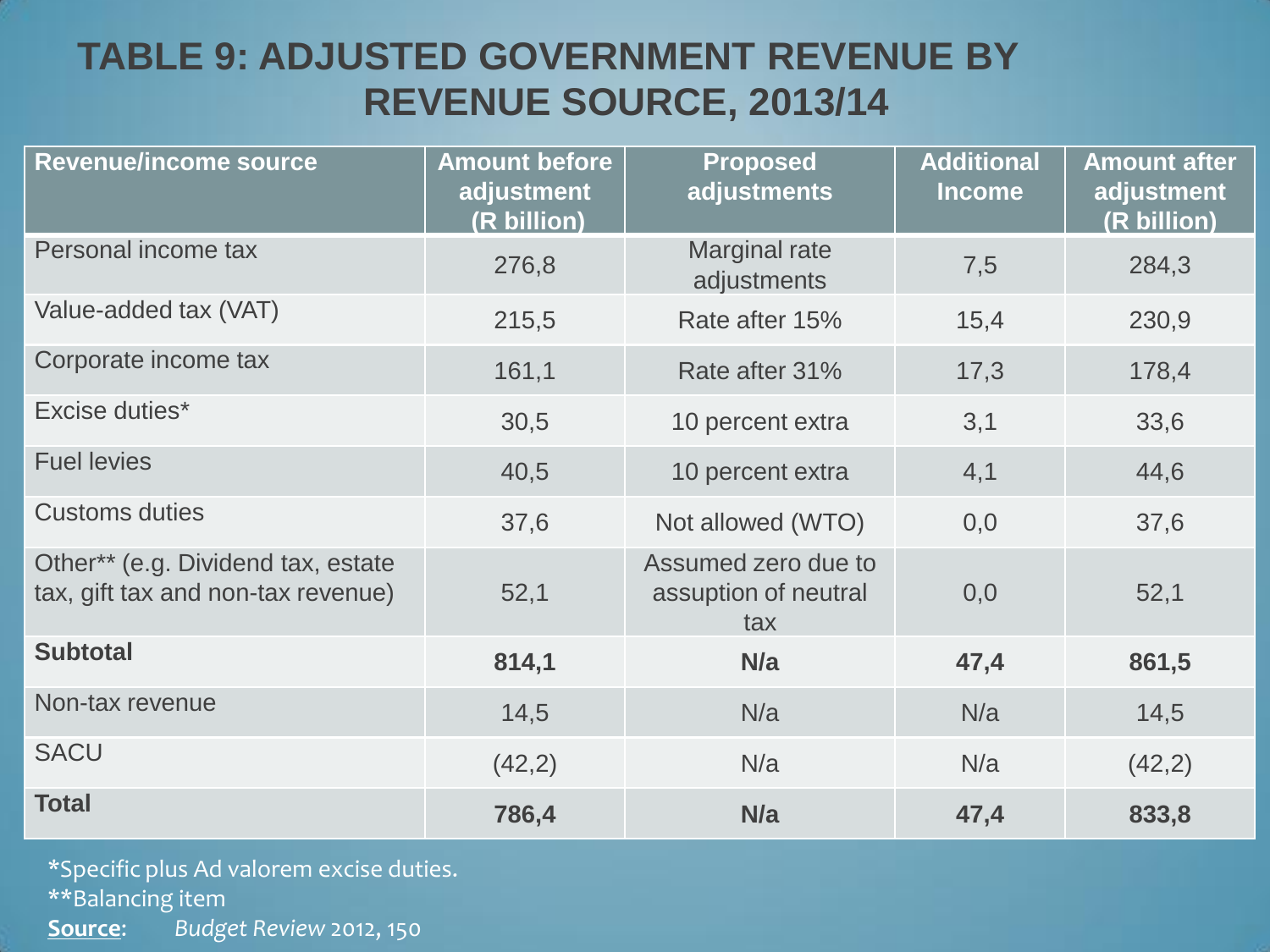## **FINAL REMARKS AND CONCLUSIONS**

- *An analysis of government's income sources show that personal income tax, corporate income tax and VAT represent 80 percent of total government income.*
- *Any efforts to increase government's income above the inflation rate and real growth rate of the economy must, therefore, focus primarily on these three sources.*
- *Social assistance and government expenditure for remuneration has increased sharply since 2008.*
- *In the 2012/13 fiscal year these two expenditure items accounted for 56,4 per cent of government income.*
- *If current trends continue, these two expenditure items will absorb all government income by 2026.*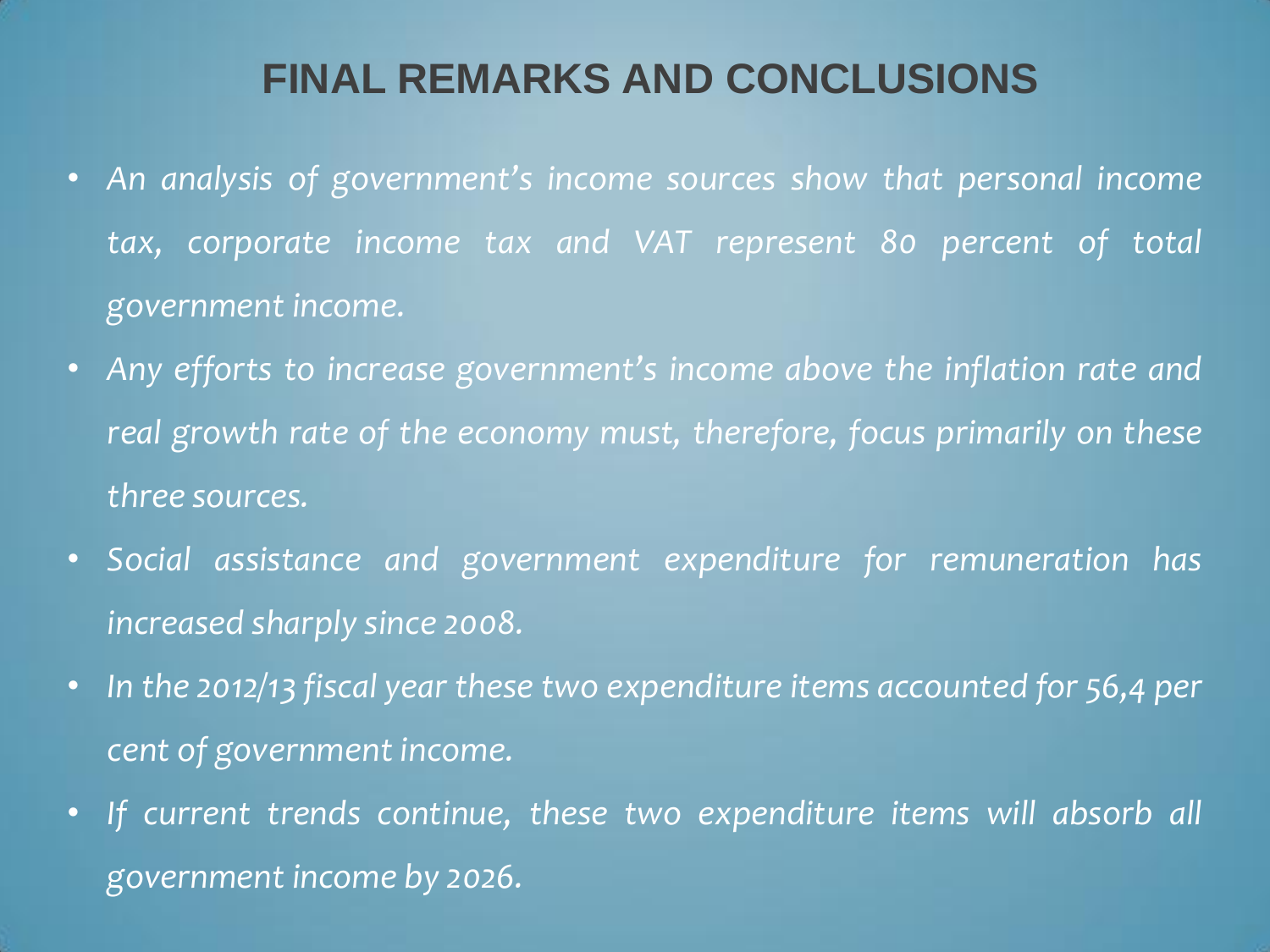## **FINAL REMARKS AND CONCLUSIONS**

- *Possibilities to increase government income above the normal projected real growth of*
	- *4,0 per cent (during the years 2012-2017);*
	- *3,8 per cent (2018-2030); and*
	- *2,7 per cent (2031-2050), to make provision for growing expenses, show that these changes can increase goverment income structurally (once off) by R47,4 billion (6,0 per cent).*
- *This implies that social assistance payments and government compensation will by 2028, rather than 2026 as previously calculated, absorb all government revenue.*
- *Increasing the maximum marginal tax rate to 72 per cent an income above R2 million will raise an additional R17,04 billion per annum. This will extend the fiscal cliff by one year to 2029.*
- *Consequently real growth in social assistance and government compensation should be revised.*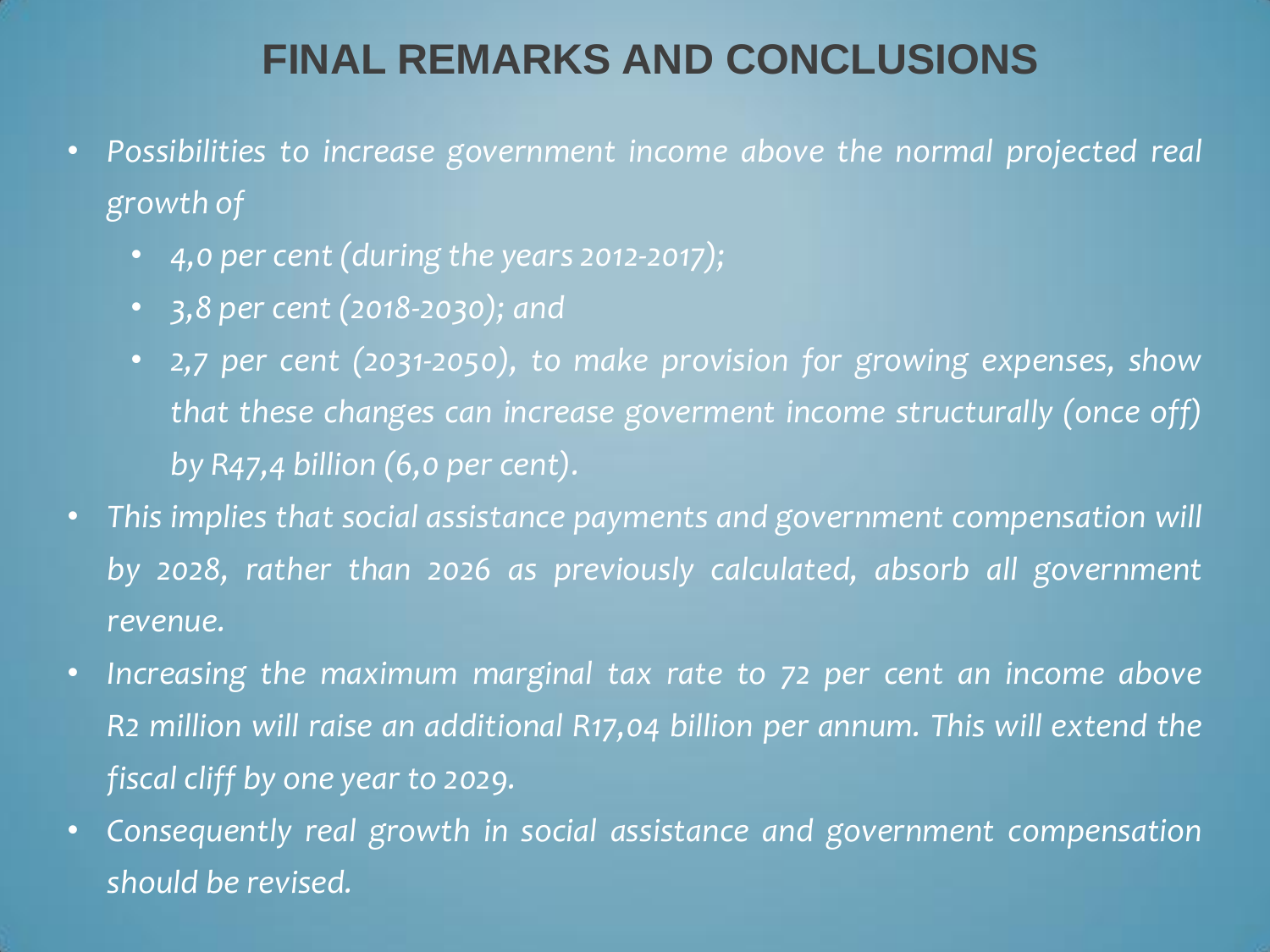## **QUESTIONS/DISCUSSION**

#### *References:*

- *2011 Tax Statistics. A joint publication between National Treasury and the South African Revenue Service. [http://www.treasury.gov.za/publications/tax%20statistics/](http://www.treasury.gov.za/publications/tax statistics/) [11 Julie 2012].*
- *2012 Budget speech. Minister of Finance (Pravin Gordhan). 22 February 2012. [http://www.treasury.gov.za/documents/national%20budget/2012/default.aspx](http://www.treasury.gov.za/documents/national budget/2012/default.aspx) [11 Julie 2012].*
- *2013 Budget speech. Minister of Finance (Pravin Gordhan). 27 February 2013. [http://www.treasury.gov.za/documents/national%20budget/2012/default.aspx](http://www.treasury.gov.za/documents/national budget/2012/default.aspx) [19 April 2013].*
- *Breytenbach, A. en Rossouw, J. 2013. 'n Ontleding van vergoedingsneigings in die Suid-Afrikaanse staatsdiens, 2005 tot 2012. Artikel ingedien vir keuring by die Tydskrif vir Geesteswetenskappe.*
- *Budget 2012 Highlights. 2012. National Treasury [http://www.treasury.gov.za/documents/national%20budget/2012/guides/Budget%20Highlights%202012.pdf](http://www.treasury.gov.za/documents/national budget/2012/guides/Budget Highlights 2012.pdf) [15 Junie 2012].*
- *Budget Review 2012. National Treasury [http://www.treasury.gov.za/documents/national%20budget/2012/review/FullReview.pdf](http://www.treasury.gov.za/documents/national budget/2012/review/FullReview.pdf) [15 Junie 2012].*
- *Department of Social Development. 2007. Reform of Retirement Provisions. Feasibility Studies. September 2007. [http://uscdn.creamermedia.co.za/assets/articles/attachments/07110\\_retirementprovisions.pdf](http://uscdn.creamermedia.co.za/assets/articles/attachments/07110_retirementprovisions.pdf) [15 Junie 2012].*
- Department of Social Development. 2011. Annual Performance Plan 2011/12. **[http://www.dsd.gov.za](http://www.dsd.gov.za/)** [15 Junie 2012].
- *Estimates of National Expenditure 2012. 22 Februarie 2012. National Treasury. Republic of South Africa. [http://www.treasury.gov.za/documents/national%20budget/2012/default.aspx](http://www.treasury.gov.za/documents/national budget/2012/default.aspx) [11 Julie 2012].*
- *Financial Mail. Toll fees in numbers. Razina Munchi. 1 Maart 2012.<http://www.fm.co.za/Article.aspx?id=166348> [15 Junie 2012].*
- *Financial Planning Institute (FPI). 2007. Social Security & Retirement Fund Reform in South Africa. The Financial Planning Institute of Southern Africa's Position Paper. November 2007.*
- *Joubert, F. en Rossouw, J. 2013. Lewenstandaard: 'n ekonomiese perspektief op lewensgehalte in Suid-Afrika. Tydskrif vir Geesteswetenskappe. Jaargang 53:1. Maart.*
- *Liberty. 2012. [http://www.liberty.co.za/our-products/provide-for-my-retirement/Pages/pre-retirement-planning/take-charge](http://www.liberty.co.za/our-products/provide-for-my-retirement/Pages/pre-retirement-planning/take-charge-of-your-own-retirement-planning.aspx)[of-your-own-retirement-planning.aspx](http://www.liberty.co.za/our-products/provide-for-my-retirement/Pages/pre-retirement-planning/take-charge-of-your-own-retirement-planning.aspx) [15 Junie 2012].*
- Mail & Guardian. 2012. Bargaining with independence. Kevin Davie. 5 Mei 2012. [http://mg.co.za/article/2012-05-04-bargaining](http://mg.co.za/article/2012-05-04-bargaining-with-independence/)*[with-independence/](http://mg.co.za/article/2012-05-04-bargaining-with-independence/) [15 Junie 2012].*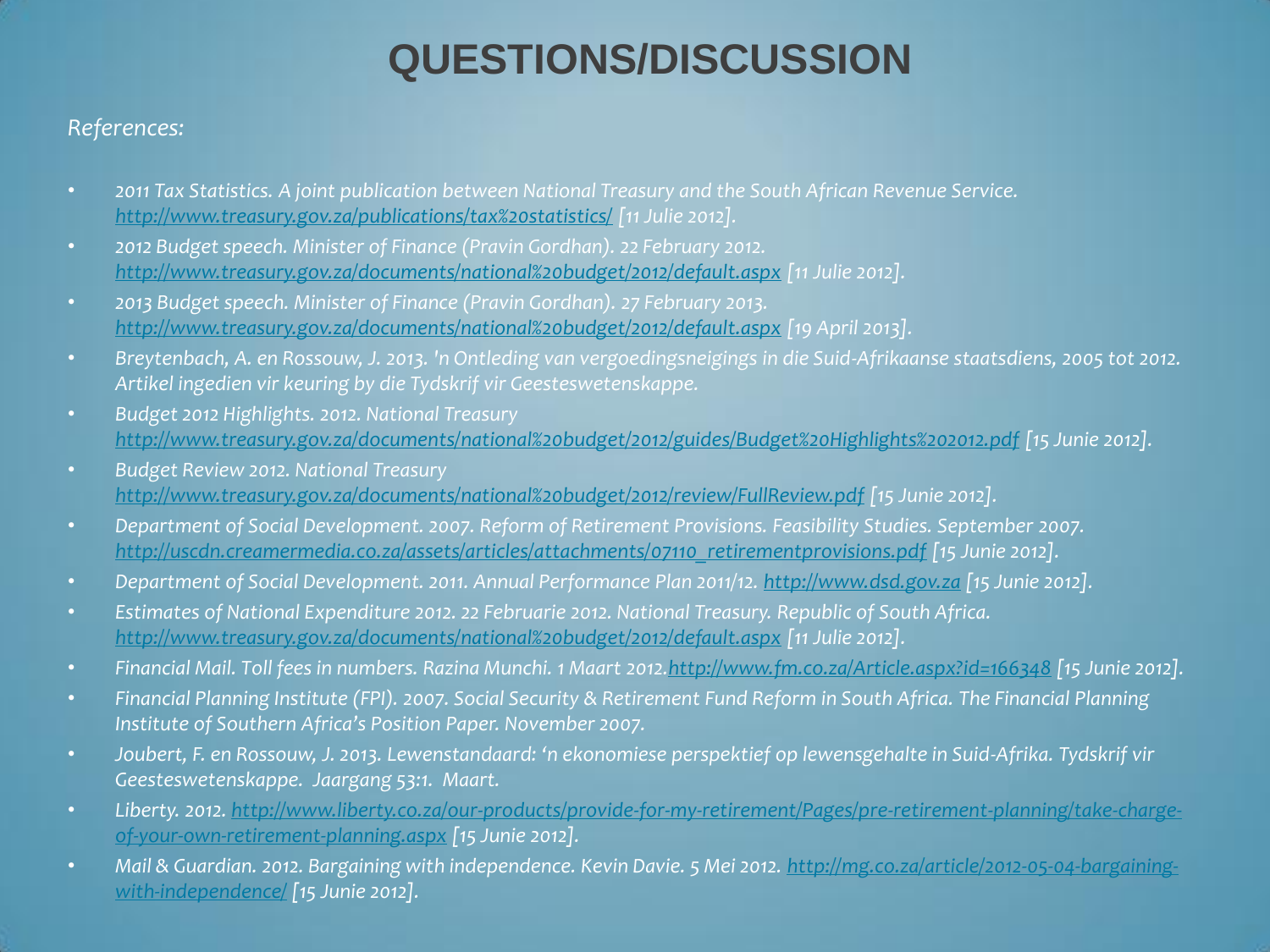## **QUESTIONS/DISCUSSION**

#### *References:*

- *Mohr, P., Fourie, L., en medewerkers. 2008. Ekonomie vir Suid-Afrikaanse studente. 4de uitgawe. Van Schaik uitgewers.*
- *Momentum/Unisa. 2011. The Momentum household net wealth report: Q4 2011. Study conducted in collaboration with UNISA's Personal Finance Research Unit and the Bureau of Market Research.*
- *National Treasury. 2013. 2013 Budget Review. National Treasury: Pretoria*
- *OECD. 2012. Economic Outlook. Volume 2012/1. OECD: Paris*
- *Old Mutual. 2011. Old Mutual Retirment Monitor 2011 – Insights into the retirement provisions of working South Africans. <http://www.oldmutual.co.za/RetirementMonitor> [15 Junie 2012].*
- *Rossouw, J. [S.a.]. ESSA Part presidents from 1964 to 1987: The issues remain the same. Online at [http://www.essa.org.za/Memory\\_lane\\_revisited.pdf.](http://www.essa.org.za/Memory_lane_revisited.pdf) [Accessed on 18 February 2013]*
- *Statistics South Africa (a). 2011. Quarterly Labour Force Survey. Quarter 4, 2011. Statistical release P0211. <http://www.statssa.gov.za/publications/statsdownload.asp?PPN=P0211&SCH=5153> [11 Julie 2012].*
- *Statistics South Africa (b). 2011. Mid-year population estimates Statistical release P0302. <http://www.statssa.gov.za/publications/statsdownload.asp?PPN=P0302&SCH=4986> [11 Julie 2012].*
- *Social Assistance Act, 2004. Act 13 of 2004. http://www.info.gov.za/view/DownloadFileAction?id=67950 [5 Februarie 2013].*
- *South African Institute of Race Relations (SAIRR) (a). 2011. Employment and Incomes. 2010/2011 South African Survey. [http://www.sairr.org.za/services/publications/south-africa-survey/south-africa-survey-online-2010-](http://www.sairr.org.za/services/publications/south-africa-survey/south-africa-survey-online-2010-2011/employment-and-incomes) [2011/employment-and-incomes](http://www.sairr.org.za/services/publications/south-africa-survey/south-africa-survey-online-2010-2011/employment-and-incomes) [15 Junie 2012].*
- *South African Institute of Race Relations (SAIRR) (b). 2011. Demographics. 2010/2011 South African Survey. <http://www.sairr.org.za/services/publications/south-africa-survey/south-africa-survey-online-2010-2011/demographics> [15 Junie 2012].*
- *SA Reserve Bank. 2012. Quarterly Bulletin. December. SA Reserve Bank: Pretoria*
- *Strauss, D., Rossouw, J. en Fourie, J. (2009) Die implikasies van 'n regstaat vir ontwikkelende lande. Tydskrif vir Geesteswetenskappe, Jaargang 49:2: Junie.*
- *WTO webbladsy. Aanlyn by [http://www.wto.org/english/thewto\\_e/whatis\\_e/who\\_we\\_are\\_e.htm](http://www.wto.org/english/thewto_e/whatis_e/who_we_are_e.htm) [Internettoegang op 18 Januarie 2013]*